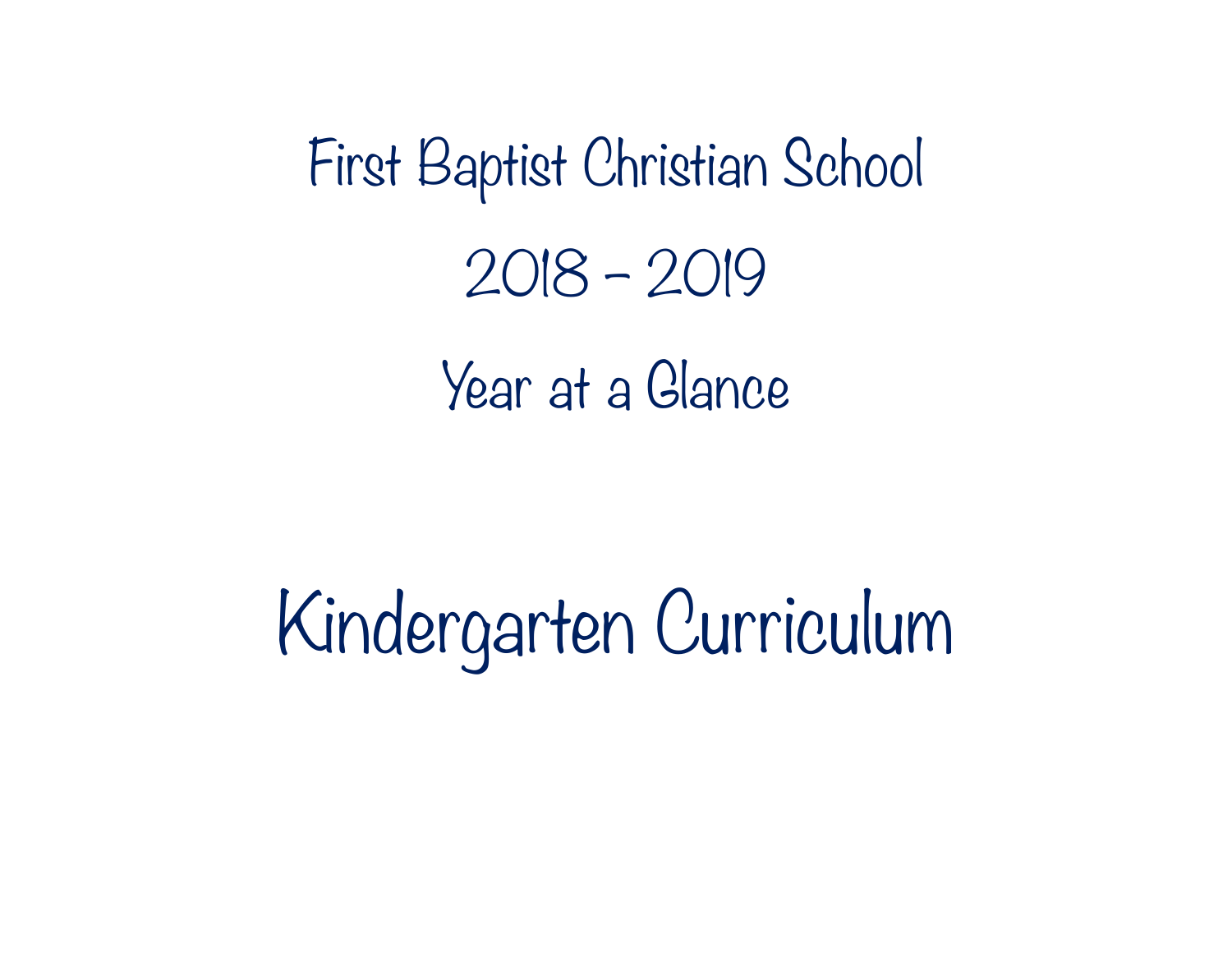# Kindergarten Math

| Quarter l                                                                                                                                                                                 | Quarter 2                                                                                                                                                                                            |
|-------------------------------------------------------------------------------------------------------------------------------------------------------------------------------------------|------------------------------------------------------------------------------------------------------------------------------------------------------------------------------------------------------|
| Counting to IOO                                                                                                                                                                           | Numbers to 20                                                                                                                                                                                        |
| Writing & Recognizing<br>Numbers O-IO<br>Skip Counting -2's, 5's, 10's, 25's<br>Patterns<br>2-D Shapes<br>Sorting & Classifying Objects<br>Beginning Addition<br>Decomposing Numbers to 5 | More and Less<br>Identifying Coins & Their Worth<br>Tells Time to the Hour<br>Addition to 10<br>Decomposing Numbers to IO<br>Items listed in quarter I will continue to be reviewed and<br>evaluated |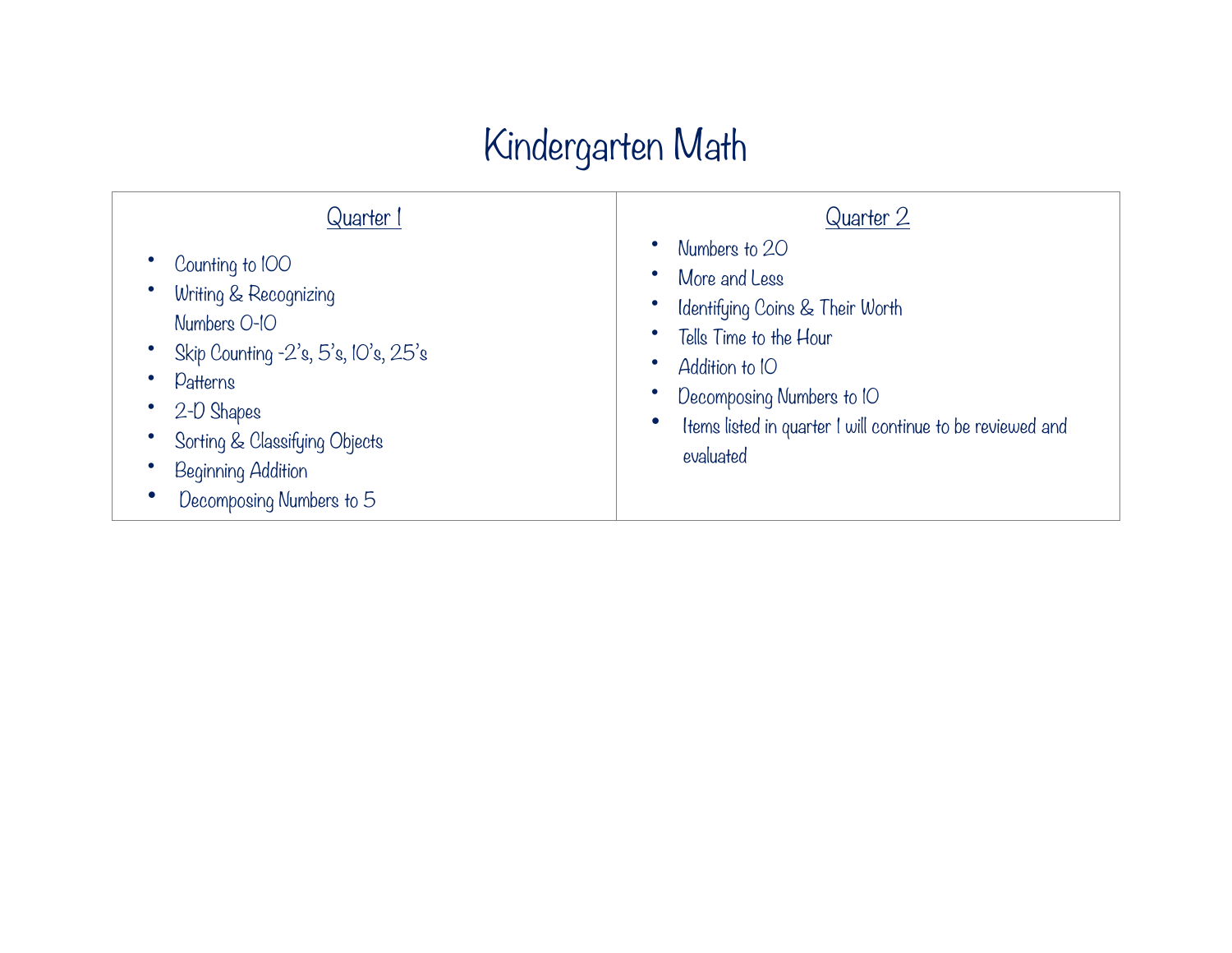| Quarter 3                                                      | Quarter 4                                                   |
|----------------------------------------------------------------|-------------------------------------------------------------|
| Telling Time to Hour and 1/2 Hour                              | Measurement                                                 |
| Beginning Subtraction                                          | Graphing                                                    |
| 3-D Shapes                                                     | <b>Counting Money</b>                                       |
| Greater Than, Less Than, & Equal                               | Positional Words                                            |
| Solves Word Problems                                           | <b>Addition and Subtraction</b>                             |
| Items listed in quarter 1 & 2 will continue to be reviewed and | Items in quarter 1, 2, & 3 will continue to be reviewed and |
| evaluated                                                      | evaluated                                                   |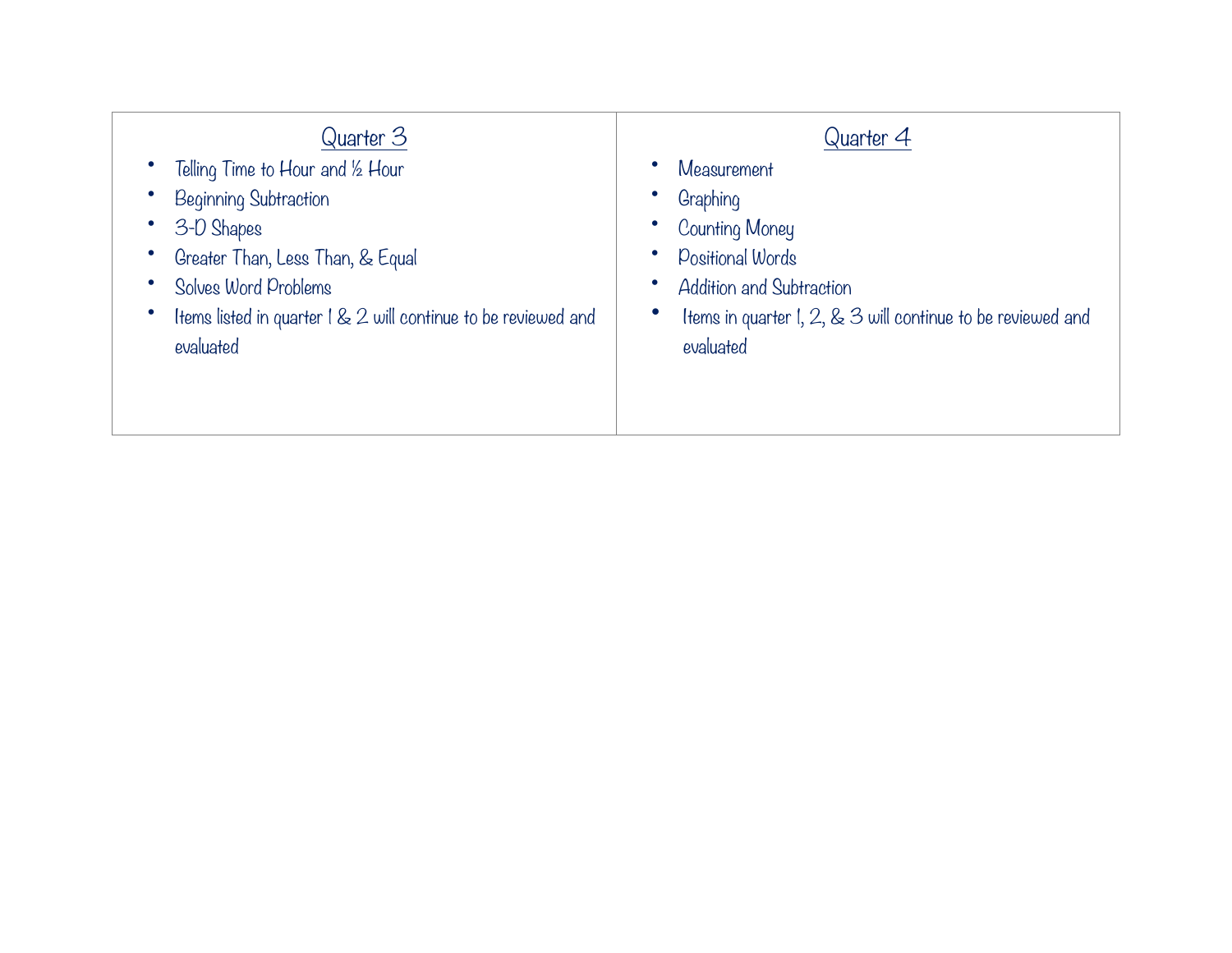#### Kindergarten Social Studies

| Quarter 1<br><b>Community Helpers</b><br>America & U.S. Symbols<br>Christopher Columbus<br>Georgia State Symbols                | Quarter 2<br>Veteran's Day<br><b>Native Americans</b><br>Pioneer Week - Pilgrims<br>Thanksgiving<br>Christmas        |
|---------------------------------------------------------------------------------------------------------------------------------|----------------------------------------------------------------------------------------------------------------------|
| Quarter 3<br>Martin Luther King, Jr.<br>Presidents Day<br>U.S. Monuments & Washington Mall<br>Needs & Wants<br>Goods & Services | Quarter 4<br>Mapping Skills - Address, City, County, State, Country,<br>Continent, & Planet<br>Children of the World |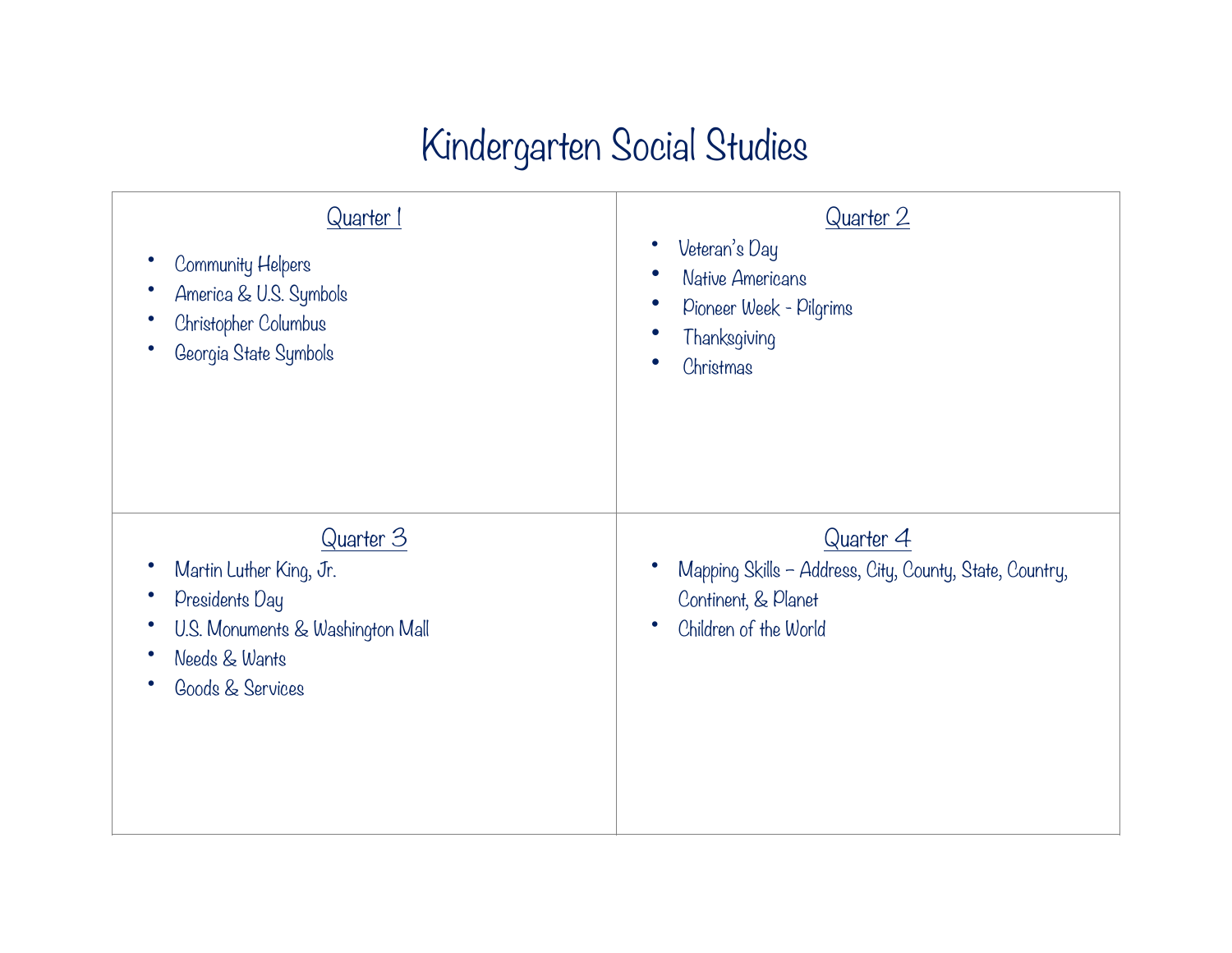#### Kindergarten Reading

| Quarter I                                                                      | Quarter 2                                                                      |
|--------------------------------------------------------------------------------|--------------------------------------------------------------------------------|
| Students will begin learning to read using Orton-Gillingham methods and A-Z    | Students will continue learning to read using Orton-Gillingham methods and A-Z |
| reading books. Students will also practice sight words and use technology to   | reading books. Students will also practice sight words and use technology to   |
| enhance reading ability.                                                       | enhance reading ability.                                                       |
| Students should be on a DRA level 2 and have mastered all                      | Students should be on a DRA level 3 and have mastered all                      |
| "Red" sight words by the end of quarter I                                      | "Orange" sight words by the end of quarter 2                                   |
| Describe parts of a book, tell the characters in a story, &                    | Tells favorite part of the story with relevant reason why, can                 |
| favorite part of the story                                                     | retell the story, identifies characters, setting of the story                  |
| Students work on letters, sounds, spelling, and rhyming words                  | Identifies fiction and non-fiction text                                        |
| throughout the year                                                            | Names author & illustrator & their roles                                       |
| Quarter 3                                                                      | Quarter 4                                                                      |
| Students will continue learning to read using Orton-Gillingham methods and A-Z | Students will continue learning to read using Orton-Gillingham methods and A-Z |
| reading books. Students will also practice sight words and use technology to   | reading books. Students will also practice sight words and use technology to   |
| enhance reading ability.                                                       | enhance reading ability.                                                       |
| Students should be on a DRA level 4 and have mastered all                      | Students should be on a DRA level 6 and have mastered all                      |
| "Yellow" sight words by the end of quarter 3                                   | "Green" sight words by the end of quarter 4                                    |
| Tells favorite part of the story with relevant reason, retells story           | Tells favorite part of the story with relevant reason, retells story           |
| w/ details, identifies characters, setting, problem, & solution, and           | w/ details, identifies characters, setting, problem, & solution, and           |
| makes personal connections                                                     | makes personal connections                                                     |
| Identifies the main idea of the story                                          | Identifies main topic of informational text and lists key details              |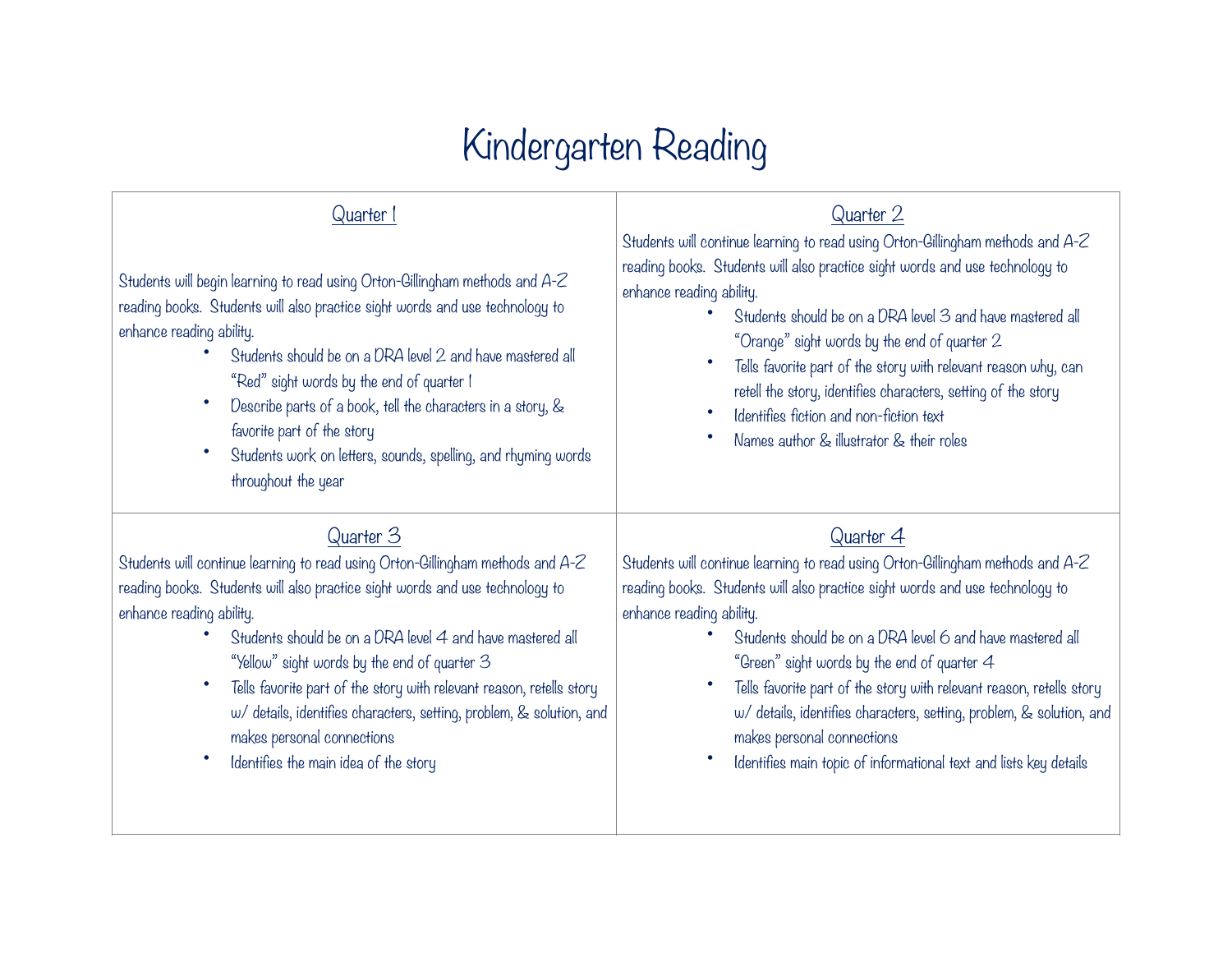# Kindergarten Writing

| Quarter l<br>Begins to write his/her own narrative story using drawing,<br>dictating and writing initial and/or final consonant.<br>Works on accurately printing upper and lowercase letters<br>Works on capitalizing first word in a sentence<br>Works on putting spaces between words | Quarter 2<br>Begins to write to compose an informative piece using non-fiction text.<br>Continues to create his/her own narrative stories<br>Writes a simple sentence using high frequency words, phonetic spelling,<br>and correct spacing<br>Works on accurately printing upper & lowercase letters<br>Works on identifying and using different forms of punctuation<br>Continues to work on capitalization |
|-----------------------------------------------------------------------------------------------------------------------------------------------------------------------------------------------------------------------------------------------------------------------------------------|---------------------------------------------------------------------------------------------------------------------------------------------------------------------------------------------------------------------------------------------------------------------------------------------------------------------------------------------------------------------------------------------------------------|
| Quarter 3                                                                                                                                                                                                                                                                               | Quarter 4                                                                                                                                                                                                                                                                                                                                                                                                     |
| Continues to write narrative and informational writing pieces using high                                                                                                                                                                                                                | Creates a writing piece that states an opinion and lists reasons for that                                                                                                                                                                                                                                                                                                                                     |
| frequency words, phonetic spelling, correct spacing, and more complex                                                                                                                                                                                                                   | opinion                                                                                                                                                                                                                                                                                                                                                                                                       |
| sentences                                                                                                                                                                                                                                                                               | Writes narrative and informational writing pieces using high frequency                                                                                                                                                                                                                                                                                                                                        |
| Accurately prints all upper and lowercase letters                                                                                                                                                                                                                                       | words, phonetic spelling, correct spacing, and more complex sentences                                                                                                                                                                                                                                                                                                                                         |
| Identifies and uses different forms of punctuation                                                                                                                                                                                                                                      | Accurately prints all upper and lowercase letters                                                                                                                                                                                                                                                                                                                                                             |
| Capitalizes the first word in a sentence and the pronoun "I"                                                                                                                                                                                                                            | Accurately uses correct capitalization, punctuation, and some correct                                                                                                                                                                                                                                                                                                                                         |
| Uses some correct spelling                                                                                                                                                                                                                                                              | spelling.                                                                                                                                                                                                                                                                                                                                                                                                     |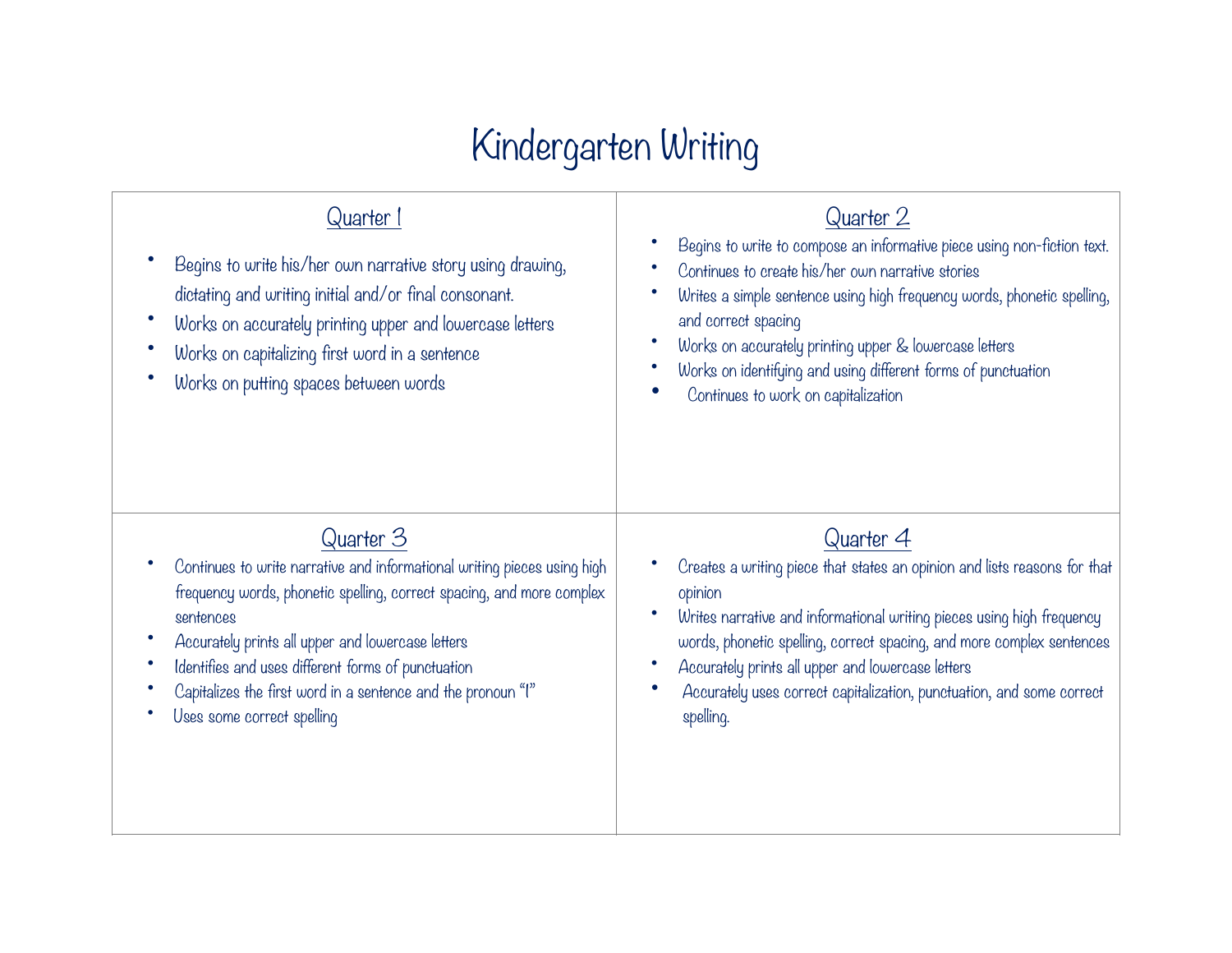#### Kindergarten Science

| Quarter 1<br>All About Me<br>My Five Senses<br>Germs Make Me Sick<br>Sink & Float<br>$\bullet$ | Quarter 2<br>Sorts & Groups Rocks Based on Physical Attributes<br>Geology<br>What's Inside Planet Earth?<br>Magnets |
|------------------------------------------------------------------------------------------------|---------------------------------------------------------------------------------------------------------------------|
| Quarter 3<br>Weather<br>Seasons<br>Day & Night Sky<br>Soil, Plants, and Seeds<br>$\bullet$     | Quarter 4<br>Zoo Animals<br>Farm Animals<br>Ocean Animals                                                           |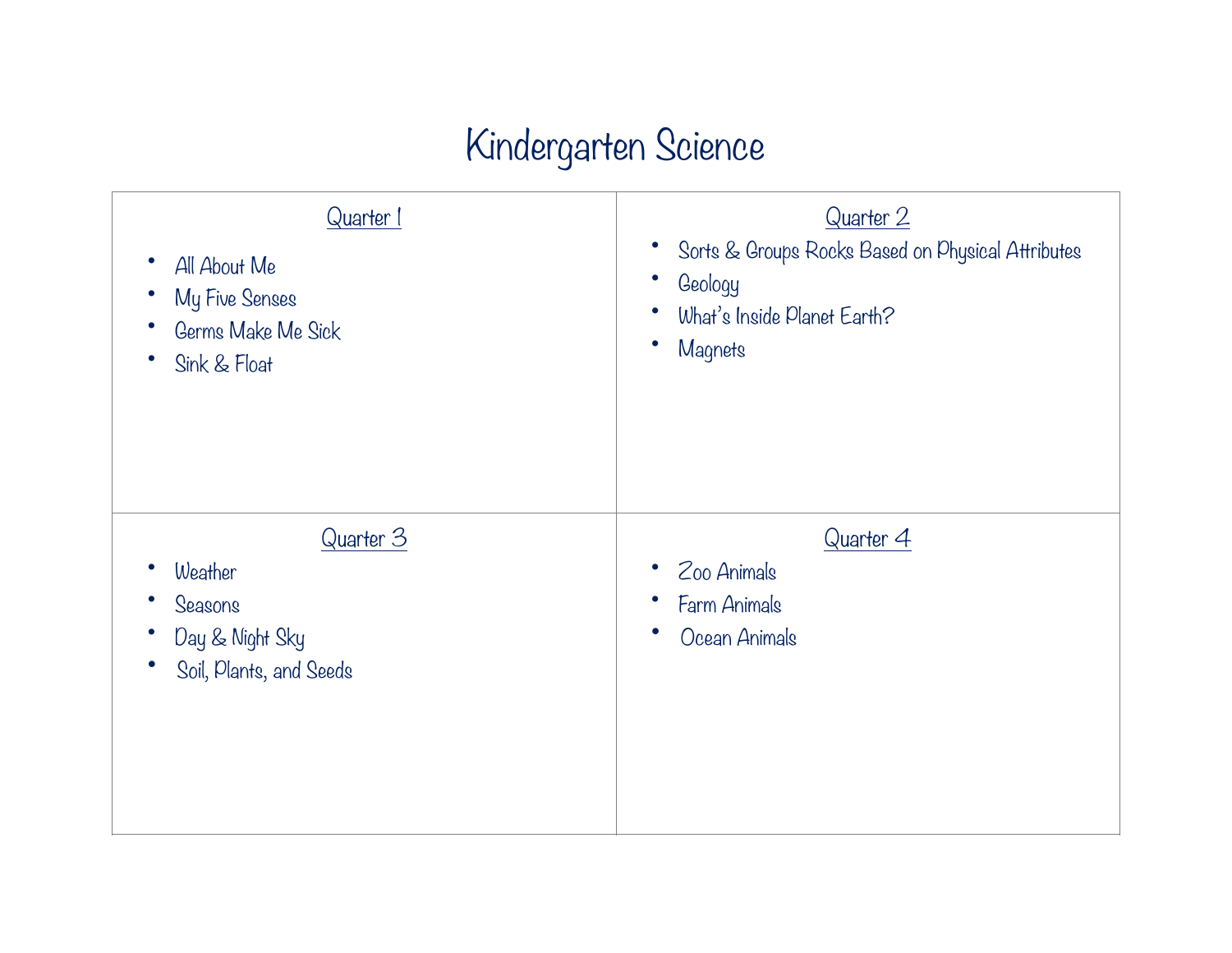# Kindergarten Bible Study

| Quarter I                                                                                           | Quarter 2                                                                                                                                                    |
|-----------------------------------------------------------------------------------------------------|--------------------------------------------------------------------------------------------------------------------------------------------------------------|
| Creation<br>Adam & Eve<br>Noah<br>G<br>Abraham<br>lsaac<br>Joseph & His Brothers<br>Moses<br>Samson | Samuel - Young and Old<br>David & Goliath<br>David & Johnathon<br>Giving Thanks<br>David & Mephibosheth<br>Esther<br>The Fiery Furnace<br>The Birth of Jesus |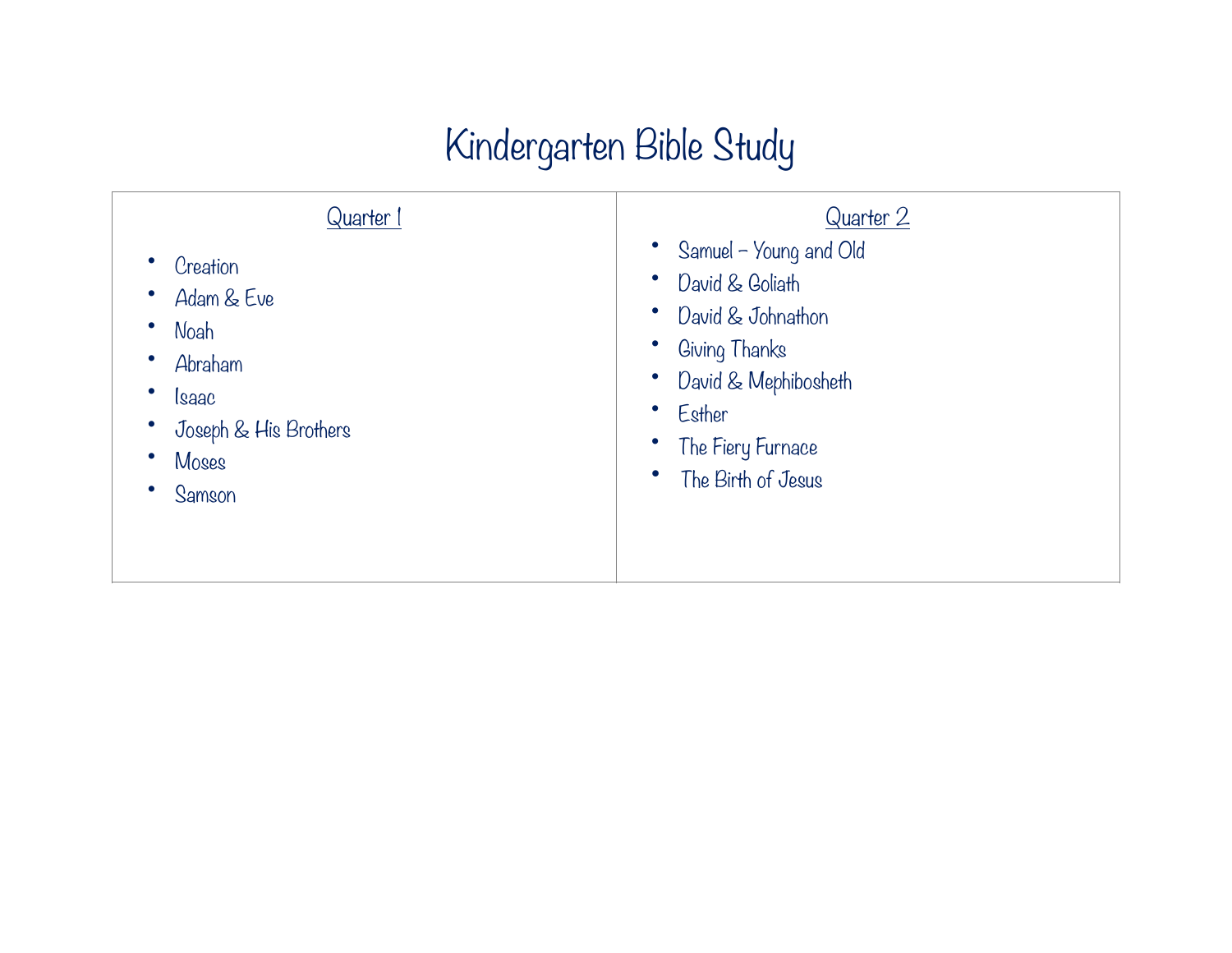| Quarter 3                     | Quarter 4                         |
|-------------------------------|-----------------------------------|
| Daniel and the Lion's Den     | The Good Samaritan                |
| Jonah and the Whale           | The Ten Lepers                    |
| • The Birth of John and Jesus | Jesus & the Children              |
| John the Baptist              | Jesus' Crucifixion & Resurrection |
| Jesus and the Disciples       | Lazarus                           |
| Jesus Calms a Storm           | Zacchaeus                         |
| Jesus the Good Shepherd       | Peter                             |
| The Parable of the Sower      | Paul & Silas                      |
|                               | Paul & the Shipwreck              |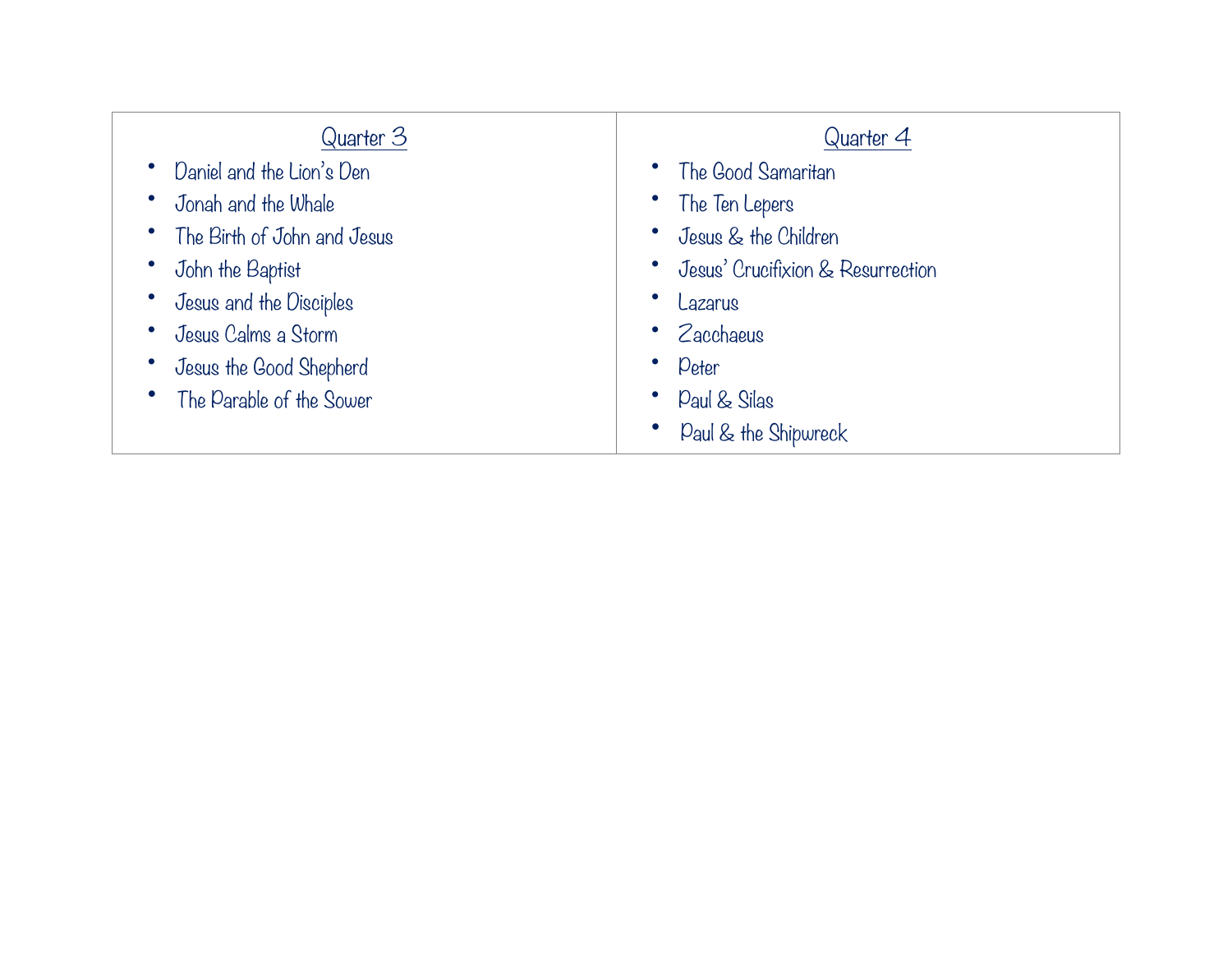#### Kindergarten Memory Verses

| Quarter 1                                                                                                                       | Quarter 2                                                                                                                                                     |
|---------------------------------------------------------------------------------------------------------------------------------|---------------------------------------------------------------------------------------------------------------------------------------------------------------|
| $p_{\text{salm}} 24$ :<br>Isaiah 53:6<br>Genesis 9:13<br>Psalm 85:8<br>Luke 1:37<br>Romans 12:21<br>Romans 8:28<br>Matthew 6:13 | Joshua 3:9<br>John 14:15<br>Zechariah 4:6b<br>Proverbs 17:17<br>$p_{\text{salm}}$ 106:1<br>$1$ John 4:21<br>1 Corinthians 16:13-14<br>Joshua I:9<br>Luke 2:11 |